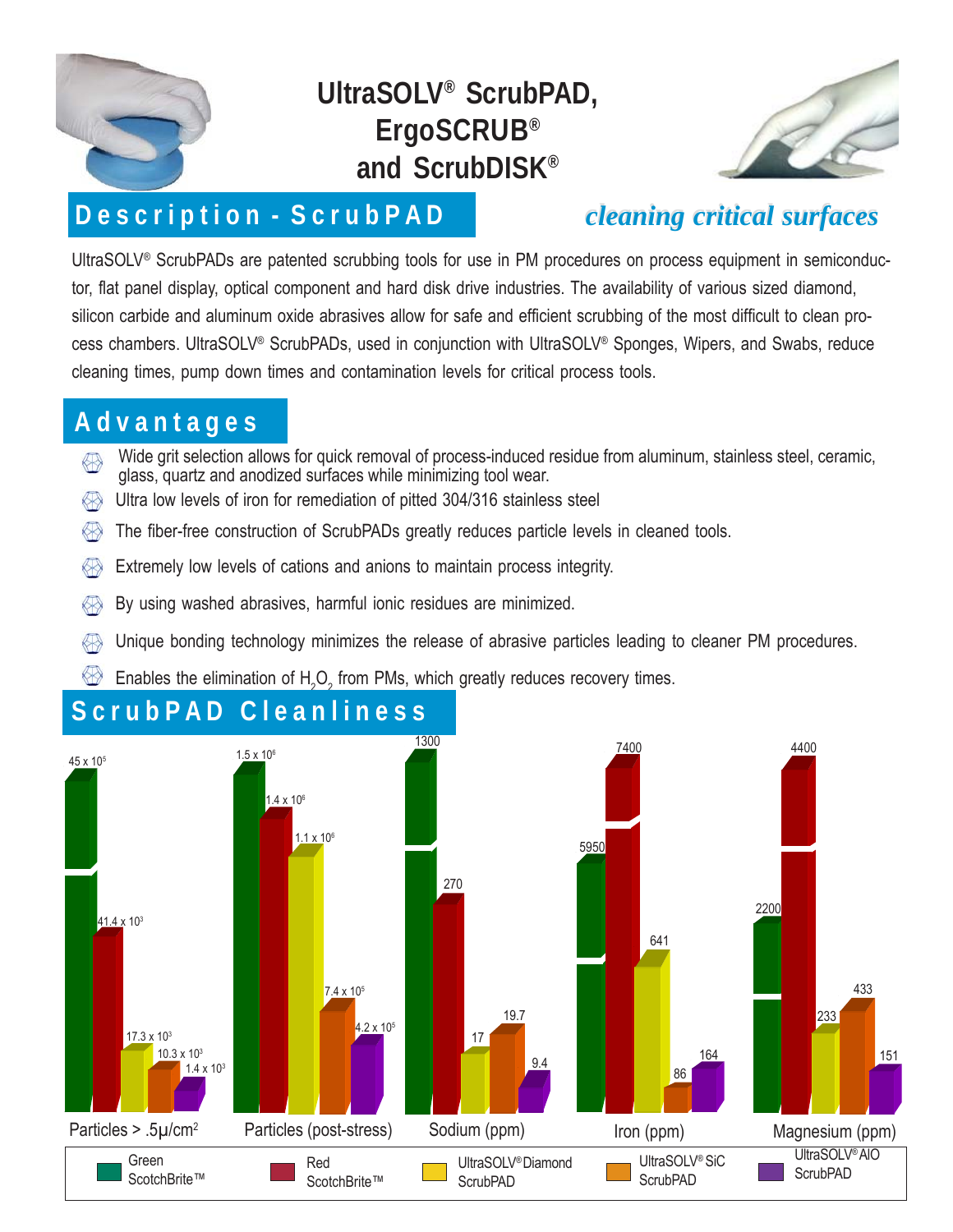# S c r u b P A D A p p l i c a t i o n C h a r t

| <b>Tool Category</b>                        | <b>Tool Type</b>                                     | ScrubPAD Part No.                                                                                                                      |                                                                           | Comments                                                                                                                            |  |
|---------------------------------------------|------------------------------------------------------|----------------------------------------------------------------------------------------------------------------------------------------|---------------------------------------------------------------------------|-------------------------------------------------------------------------------------------------------------------------------------|--|
|                                             |                                                      | HT4580D-10                                                                                                                             |                                                                           | Can replace HT4536D-10 for tools that have lighter build-up                                                                         |  |
| <b>CVD TiN</b>                              | <b>AMAT TxZ</b>                                      | HT4536D-10                                                                                                                             | To replace<br>H <sub>2</sub> O <sub>2</sub><br>with DI<br>H <sub>20</sub> | For view port, pump port, and slit valve cleaning.                                                                                  |  |
|                                             |                                                      | HT4560S-10<br>HT4513PDS-10<br>HT4512PS-10                                                                                              |                                                                           | For Chamber wall, lid and sealing surfaces cleaning.                                                                                |  |
|                                             |                                                      | HT4528D-10                                                                                                                             |                                                                           | To remove stains from ceramic components.                                                                                           |  |
| <b>CVD Metals</b>                           | AMAT WxZ & DxZ                                       | To replace<br>HT4560S-10<br>HT4513PDS-10<br>H <sub>2</sub> O <sub>2</sub><br>with DI<br>HT4536D-10 or<br>H <sub>20</sub><br>HT4540S-10 |                                                                           | For cleaning of chamber surfaces.<br>For cleaning lid and sealing surfaces and to polish chamber wall.                              |  |
|                                             | Novellus, Prism & Altus                              |                                                                                                                                        |                                                                           | To remove process stains from chamber wall and metal surfaces.                                                                      |  |
| <b>CVD</b><br><b>Dielectric</b>             | AMAT HDP, IMD, STI, and<br>Producer                  | HT4528D-10                                                                                                                             |                                                                           | To remove stains from ceramics                                                                                                      |  |
|                                             |                                                      | HT4536D-10                                                                                                                             |                                                                           | Finishing pad for chamber surface and gas ring                                                                                      |  |
|                                             |                                                      | HT4522DC3-1 or HT4528DC3-1                                                                                                             |                                                                           | To remove hardened residue from ceramic domes in<br>less than 2 hours                                                               |  |
|                                             | Novellus SPEED, SEQUEL& HDP                          | HT4528D-10 or<br>HT4536D-10                                                                                                            |                                                                           | To remove stains from ceramics<br>with DI                                                                                           |  |
|                                             | Novellus Concept 1 + 2 &                             | HT4518-11 or HT4522-11                                                                                                                 |                                                                           | H <sub>2</sub> O <sub>1</sub><br>Allows 2 hour cleaning time for heater block                                                       |  |
|                                             | <b>PECVD &amp; SPEED</b>                             | HT4528D-10 or HT4532D-10 or                                                                                                            |                                                                           | Enables cleaning of ceramic parts & 1 hr. clean of heater<br>block                                                                  |  |
|                                             |                                                      | HT4522DC3-1* or HT4528DC3-1*                                                                                                           |                                                                           |                                                                                                                                     |  |
|                                             | Novellus Concept 1 + 2 &<br><b>PECVD &amp; SPEED</b> | HT4514DC3-1*                                                                                                                           |                                                                           | Enables 30 min. cleaning of heater block dry and 45 min.<br>cleaning wet                                                            |  |
|                                             | <b>AMAT P5000 and Centura Nitride</b>                | HT4540S-10 or HT4536D-10                                                                                                               |                                                                           | Allows for 1 hour removal of Nitride-based residue                                                                                  |  |
|                                             |                                                      | HT4532D-10                                                                                                                             |                                                                           | Allows for quick removal of process residue from<br>hard anodized upper chamber surfaces either dry or                              |  |
| STI Etch                                    | <b>AMAT DPS Metal</b>                                | HT4528D-10                                                                                                                             |                                                                           | with DI H <sub>2</sub> O.<br>To remove process stains on ceramic dome                                                               |  |
|                                             |                                                      | HT4560AS-10                                                                                                                            |                                                                           | To scrub SA Coat on upper chamber                                                                                                   |  |
|                                             | Lam 4500 and AMAT P5000                              | HT4540-10 or HT4540A-10                                                                                                                |                                                                           | To dry scrub chalk-like process residue.                                                                                            |  |
|                                             |                                                      | HT4536D-10                                                                                                                             |                                                                           | To dry scrub chalk-like residue in $< 1\frac{1}{2}$ hours.                                                                          |  |
| <b>Metal Etch</b>                           | <b>AMAT DPS</b>                                      | HT4540S-10 or HT4560S-10                                                                                                               |                                                                           | To remove process residue from hard anodized upper<br>chamber                                                                       |  |
|                                             |                                                      | HT4540AS-10                                                                                                                            |                                                                           | To remove process residue from soft anodized (SA<br>with DI H <sub>2</sub> O.<br>Coat) on upper chamber                             |  |
|                                             |                                                      | HT4528D-10                                                                                                                             |                                                                           | To remove process stains on ceramic dome                                                                                            |  |
| Poly Etch                                   | TEL Unity 2 DRM                                      | HT4512P-10 or HT4513PDS-10                                                                                                             |                                                                           | Dry scrub to remove deposition from O-ring grooves and sealing<br>surface upper chamber lid as well as to smooth out any scratches. |  |
|                                             |                                                      | HT4580D-10                                                                                                                             |                                                                           | To remove process build-up with light scrubbing action.                                                                             |  |
|                                             | AMAT DPS Poly / Lam 9400                             | HT4560S-10, HT4540S-10 or<br>HT4513PDS-10                                                                                              |                                                                           | To remove brownish or rainbow-like stain from upper, lower, pedestal<br>and view port sections of the chamber.                      |  |
|                                             |                                                      | HT4580D-10                                                                                                                             |                                                                           | To remove process build-up with light scrubbing action.                                                                             |  |
|                                             | Lam 9400                                             | HT4580D-10                                                                                                                             |                                                                           | To remove blue rainbow and brown residue build-up with<br>light scrubbing action                                                    |  |
| Dielectric Etch                             | LAM Exelan, 2300 Exelon™, &<br>2300 Versys™          | HT4580D-10                                                                                                                             |                                                                           | To remove process build-up with light scrubbing action.                                                                             |  |
|                                             | LAM 4520XLE                                          | HT4580D-10                                                                                                                             |                                                                           | To remove process build-up with light scrubbing action.                                                                             |  |
| GaAs Etch                                   | Unaxis / Plasmatherm<br>Versalock 700                | HT4518S-10                                                                                                                             |                                                                           | To remove residue from ceramic and aluminum components with DI<br>H <sub>2</sub> O in $\frac{1}{2}$ hour.                           |  |
|                                             |                                                      | HT4536D-10                                                                                                                             |                                                                           | To remove residue and smooth out rough finish of the ceramic ring with<br>DI H <sub>2</sub> O in 15 min.                            |  |
| Implant -<br><b>Medium</b><br>Current / SDS | AMAT, Varian, Axcelis                                | HT4528S-10 or HT4540S-10                                                                                                               |                                                                           | To remove residue from source chamber, liners, and components with<br>DI H <sub>2</sub> O.                                          |  |
|                                             |                                                      | HT4514DC3-1* or HT4518DC3-1*                                                                                                           |                                                                           | Enable quick removal of hardened residue from sources, source<br>chambers lines and beam lines.                                     |  |
|                                             |                                                      | HT4513PDS or HT4512PS-10                                                                                                               |                                                                           | To polish source chamber, liners, and component. Also to clean source<br>bushing.                                                   |  |
| Implant - High<br>Current / SDS             | AMAT, Varian, Axcelis                                | HT4518S-10 or HT4522S-10 or<br>HT4514DC3-1* or HT4518DC3-1*                                                                            |                                                                           | To remove residue from source chamber, liners<br>and components<br>with DI H <sub>2</sub> O.                                        |  |
|                                             |                                                      | HT4513PDS or HT4512PS-10                                                                                                               |                                                                           | To polish source chamber, liners, and<br>components. Also to clean source bushing                                                   |  |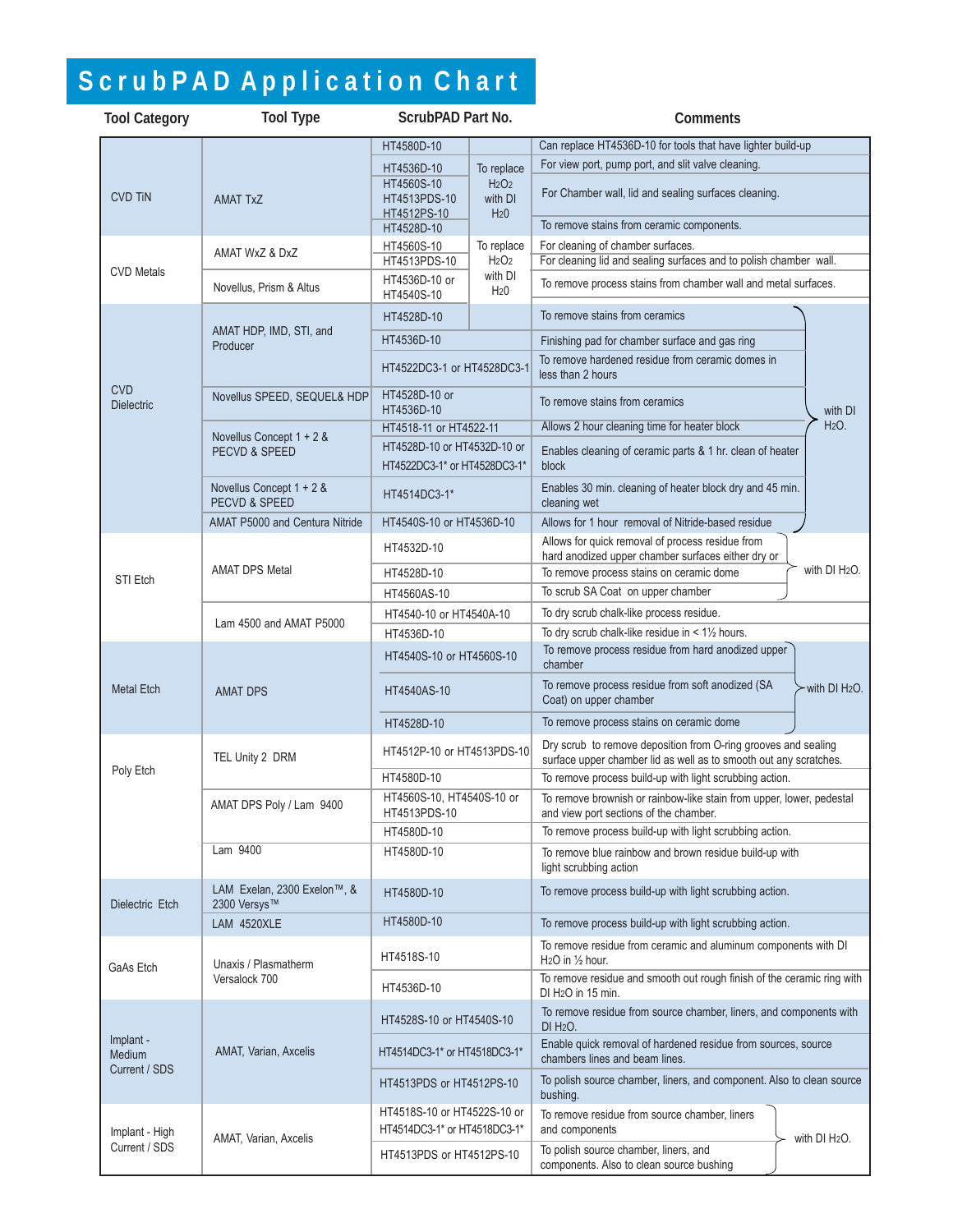## S c r u b P A D A p p l i c a t i o n C h a r t continued

| <b>Tool Category</b>                                | <b>Tool Type</b>          | ScrubPAD Part No.                                                      | Comments                                                                          |                           |
|-----------------------------------------------------|---------------------------|------------------------------------------------------------------------|-----------------------------------------------------------------------------------|---------------------------|
| Implant - High<br>Current / SDS                     | AMAT*, Varian,<br>Axcelis | HT4532D-10 or HT4514DC3-<br>for HT4518DC3-1*                           | To remove residue from source chamber,<br>liners and components                   | with DI H <sub>2</sub> O. |
| continued                                           |                           | HT4510S-10 or HT4528D-10 or<br>HT4514DC3-1* or HT4518DC3-1*            | To remove extremely hard residue from<br>beam line and MRS components             |                           |
| Implant - High<br>Current / Solid<br>Source, Indium | AMAT*, Varian,<br>Axcelis | HT4510S-10, HT4518S-10,<br>HT4528D-10, HT4514DC3-1* or<br>HT4518DC3-1* | To remove residue from source chamber,<br>liners and components                   | with DI H <sub>2</sub> O. |
| and<br>Germainium                                   |                           | HT4513PDS or HT4512PS-10                                               | To polish source chamber, liners, and<br>components. Also to clean source bushing |                           |
|                                                     |                           | HT4510S-10 or HT4528D-10                                               | To remove extremely hard residue from beam<br>line and MRS components             |                           |

\*For use in conjunction with ErgoSCRUB® Hand Tool

### **Diamond ScrubPAD Family**



For ordering information, please check out the Products Page of our website: www.foamtecintlwcc.com.

ErgoSCRUB® is available with Pressure Sensitive Adhesive for the disposable handle and with Hook and Loop for easy replacement of the ScrubDISKs®, as pictured here.



Grit heat stamped on back for easy identification

ScrubPAD Thickness: 0.078"

### **ErgoSCRUB® and ScrubDISK®**



**If the Tool Category or Type you are looking for is not listed, please visit the Products page at www.foamtecintlwcc.com for more information or call +1.866.922.7160 ext. 6341 to have a sales engineer get in contact with you..**